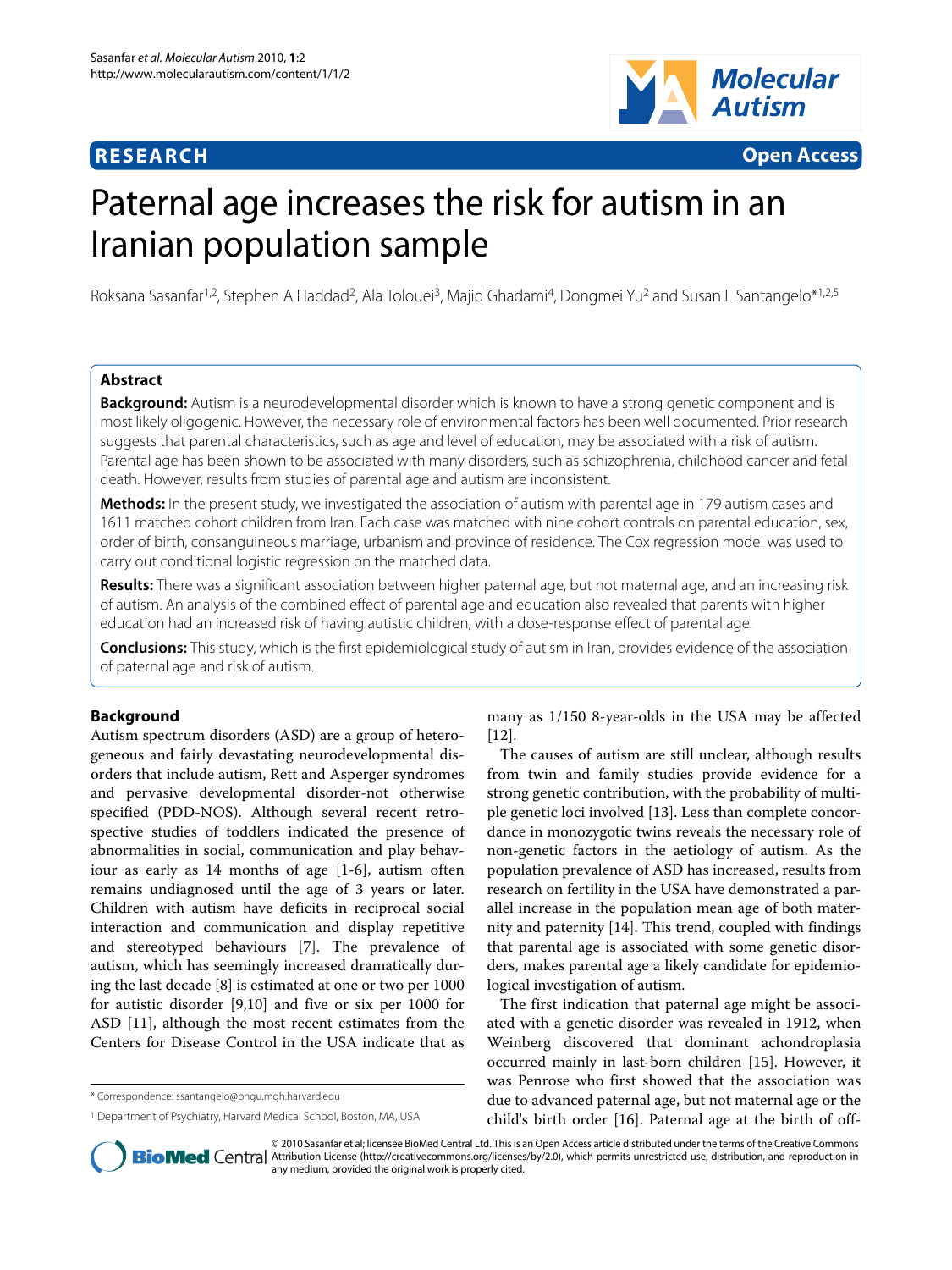spring has been associated with an increasing risk for several congenital disorders [[17\]](#page-8-12), including cleft lip and palate [[18\]](#page-8-13), syndactyly [[19\]](#page-8-14), situs inversus [\[20](#page-8-15)], hydrocephalus [\[21](#page-8-16)], Apert syndrome [\[22](#page-8-17)] and craniosynostosis [[23\]](#page-8-18). Some other disorders associated with paternal age are childhood cancer [[24](#page-8-19),[25\]](#page-8-20), miscarriage [\[26](#page-8-21)], fetal death [[27\]](#page-8-22) and some autoimmune disorders [[28\]](#page-8-23). Paternal age also appears to increase risk for both schizophrenia [\[29-](#page-8-24) [34](#page-9-0)] and decreased intellectual capacity in offspring [[35,](#page-9-1)[36\]](#page-9-2). Advanced maternal age is associated with increased risk for chromosomal abnormalities such as Down's syndrome [[37\]](#page-9-3), and has been associated with brain damage during pregnancy [\[38](#page-9-4)], dyslexia [\[39](#page-9-5)] and idiopathic mental retardation [[40\]](#page-9-6).

Results from studies of increasing paternal and maternal age and risk of autism are diverse [[41-](#page-9-7)[47](#page-9-8)]. Only a few studies have focused primarily on parental age [[48](#page-9-9)[-50\]](#page-9-10) or adjusted for the other parent's age [[46,](#page-9-11)[48,](#page-9-9)[50\]](#page-9-10). Results include reports that the age of both parents is associated with autism [[51](#page-9-12)], that paternal, but not maternal age, is associated [[48,](#page-9-9)[50\]](#page-9-10), that maternal but not paternal age matters [[45\]](#page-9-13) and that there is no association of autism with parental age [\[46](#page-9-11)].

The present study is a case-cohort study, designed to investigate the association between parental age and risk of ASD in an Iranian population sample. Case and cohort comparison individuals were all preschool children, aged 4-11 (cases) or 5-7 (cohort comparisons), who were identified in the course of the first annual nation-wide screening of all preschool children in Iran for ASD and other developmental disorders. To our knowledge, this is the first Iranian epidemiological study of ASD; retrospective data are available from nearly 900,000 children per year since 1995.

#### **Materials and methods**

Data for the present study come from the Children's Health and Evaluation Project (CHEP), sponsored by the Special Education Organization (SEO) of Iran. The CHEP conducts multidisciplinary screening and diagnosis of all Iranian preschool children every year in order to identify children with disorders that may adversely affect their educational outcome. This screening is mandatory and children's placement in schools is based on the results of the screening and diagnosis process. In the areas which participated in the CHEP, the coverage rate is close to 100%. However, since many remote villages and tribes were not included, CHEP achieved about 90% coverage nationwide in 2005; this coverage rate has increased in subsequent years.

Since 1995, almost a million preschool children have been screened each year for vision and hearing impairments, cognitive disabilities and musculoskeletal problems. More recently, a subset of these children were also

screened for autism spectrum disorders. Children with identified disabilities are referred to specialists for appropriate interventions and to special classes, as indicated. In addition to data on preschool children, the CHEP also collects data on the children's parents, such as age, education, province of residence, whether the residence is in a rural or urban location and consanguinity.

#### **Autism screening and diagnosis**

In 2005, we began to screen a subset of the preschool children for ASD. Therefore, 200,000 of a cohort of 866,893 children, between the ages of 5-11, who applied to begin attending school were screened for autism as part of the CHEP programme. The number of children screened for ASD has increased in subsequent years. However, CHEP has not yet instituted nationwide screening for all preschool children, since it is not yet possible to provide educational support and interventional services in several remote cities and villages of the provinces. Hence, only the 200,000 preschool children who were resident of capital cities of the targeted provinces in 2005 were screened for autism spectrum disorders.

This screening identified 219 possible ASD cases, aged 5-11. CHEP was not designed for the estimation of prevalence and the aim of screening was the placement of children for educational purposes. However, the prevalence estimate for ASD from the 2005 screening is one per 913 preschool children.

Although the children who were screened for ASD resided only in the capital cities of each of the targeted provinces, the comparison cohort is comprised of all children residing in any part of the targeted provinces that gave rise to the cases and who participated in CHEP and screened negative for ASD and all other disabilities. Preschool children from other provinces that did not participate in autism screening were excluded from study. The age range of the remaining cohort children was subsequently restricted to 5-7 years in order to eliminate any potential false negatives (children with an ASD who screened negative) as many older children (8-11 years) applying to enter school for the first time had previously been screened and referred to special classes, or other interventions, due to intellectual/cognitive disabilities or actual, or suspected, developmental disorders. Parents of these children may have hoped to mainstream the affected children by delaying their enrollment and undergoing screening again when the children matured. Some of the older children had never been screened before due to their parents' decision to delay screening in the hope that the child's developmental disability might resolve and, thereby, avoid a referral to special classes. After restricting the remaining cohort age range, excluding children with missing data on any of the critical variables, and including as cases seven clinically referred children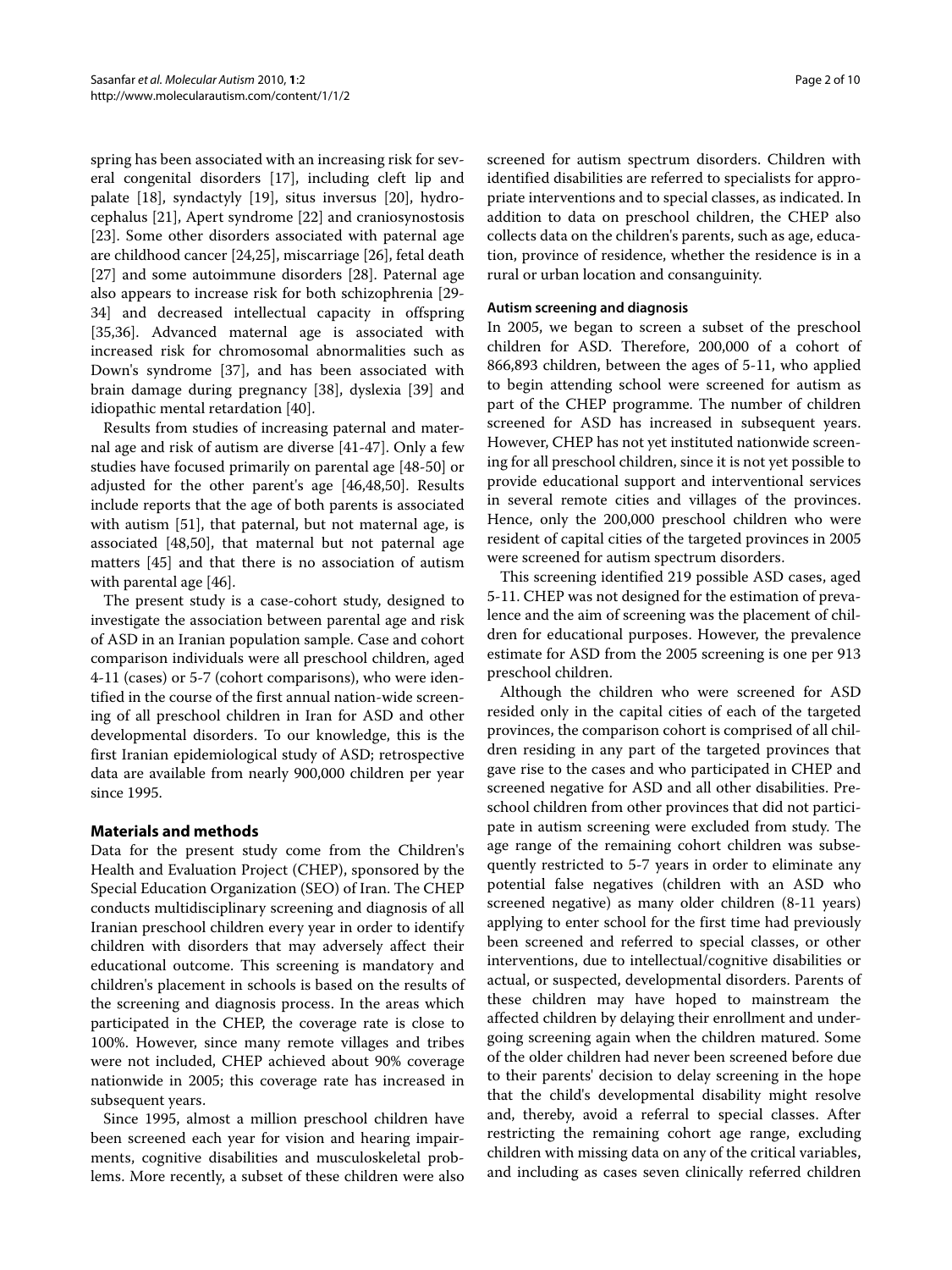who were 4 years old, the final sample was comprised of 179 ASD cases (aged 4-11 years) and 549,354 comparison children (5-7 years old) from 17 provinces in Iran.

The autism screening instrument used was the *Social Communication Questionnaire* (SCQ) [\[52](#page-9-14)]; the *Diagnostic and Statistical Manual of Mental Disorders* (fourth edition-text revision (DSM-IV-TR) [[53\]](#page-9-15), was the primary diagnostic tool. The SCQ, a valid test with high sensitivity and acceptable specificity [\[54\]](#page-9-16), was standardized for the Iranian population [\[55](#page-9-17)]. The SCQ was adapted for use in Tehran - the most diverse city and representative of the entire country - by screening 502 normally developing children as well as 65 with autism, 104 with mental retardation and 41 children with other psychiatric disorders. In order to assess the diagnostic validity, we carried out factor analysis, correlation between individual items and total SCQ score, and receiver operator curve analyses. For differentiating autism from typically developing children, a score of 15 on the SCQ, with a sensitivity of 84% and specificity of 90%, was considered to be the most appropriate level. Every child who scored higher than 15 on the SCQ during the annual CHEP preschool screening was referred to a diagnostic centre for evaluation by a psychiatric specialist, who used DSM-IV-TR criteria, as well as observation of the child's behaviour, to make a clinical diagnosis of autism or ASD.

All clinical diagnoses were confirmed by Autism Diagnostic Interview-revised (ADI-R) [\[56](#page-9-18),[56](#page-9-18)]. The ADI-R was adapted for use in Tehran using the same procedures as described for the adaption of the SCQ. Adaptation samples were comprised of 100 autistic children, 100 typically developing and 50 children with mental retardation, in the 4-14 years age range. The reliability of the diagnostic and current algorithms of the ADI-R was assessed by estimating Cronbach's alpha. Test-retest reliability was assessed by estimating intraclass correlation coefficients in all domains and sub-domains, as well as for most of the items in the diagnostic algorithm. Intraclass correlation coefficients are in the range of 0.88-1.0. We estimated: Cronbach's  $\alpha$  = 0.70 for the social domain score; 0.94 for communication in verbal children; 0.97 for communication in non verbal children; and 0.87 for the repetitive behaviour domain score. The validity of the ADI-R was assessed by comparing mean scores of domains and subdomains, in both diagnostic and current algorithms, between autistic and typically developing children and also between children with autism and those with mental retardation by analysis of variance.

All of the cases were enrolled for cytogenetic evaluation and will also be included in a genome-wide association scan in the near future. All the families gave their informed consent for their children to participate in these studies. The ethical aspects of this study were considered

according to the Declaration of Helsinki and approved by Special Education organization of Iran.

#### **Data analysis**

Parental age was treated as both a continuous and a categorical measure. Five categories of paternal age were created: 19-24, 25-29, 30-34, 35-39 and 40 years old or older. Maternal age categories were: 13-19, 20-24, 25-29, 30-34, and 35 years old and older. Paternal age 25-29 and maternal age 20-24 were chosen as the reference categories based on physiological considerations and the robust number of cases in those age ranges. Parental education was investigated in four categories, which were the same for both fathers and mothers: graduate degree (4 years of college and higher), high school and associate's degree (high school graduates plus up to 2 years of college), primary and middle school attendees and uneducated parents who never attended school. In addition, three categories of birth order (first, second and third born and higher), three dichotomous variables (sex, consanguinity, and urbanism), as well as province of residence, were examined. Univariate tests of statistical significance include two-sided student's *t*-tests for the continuous variables and chi-squared tests for categorical variables.

As there were marked differences in the distributions of variables between case and cohort comparison children, particularly for fathers' and mothers' age, birth order and fathers' and mothers' education, a matched analysis was done in order to achieve a greater balance within the levels of potentially confounding variables. The variables used for matching also yielded a greater than 15% change in the odds ratio (OR) for paternal age in the unmatched regression analysis and, thus, were considered possible confounders. Nine comparison children were matched to each case for fathers' and mothers' education, birth order, sex, consanguinity, urbanism and province. The Cox regression model [\[57](#page-9-19)] was used in order to carry out conditional logistic regression on the matched data. Analyses were done using both the Statistical Package for the Social Sciences v. 15.0 (SPSS) [\[58](#page-9-20)] and Statistical Analysis Software (SAS) v.9.1 (SAS) [[59\]](#page-9-21).

#### **Results**

Cases included children with autistic disorder (68%), or Asperger's syndrome, and PDD-NOS combined (32%), based on a child psychiatrist's diagnosis verification.

More than half of the 179 ASD cases were first born, and the male to female ratio was 4:1. As shown in Table [1](#page-3-0), children with ASD were significantly more likely than their cohort comparisons to be male, and to have parents who were more highly educated.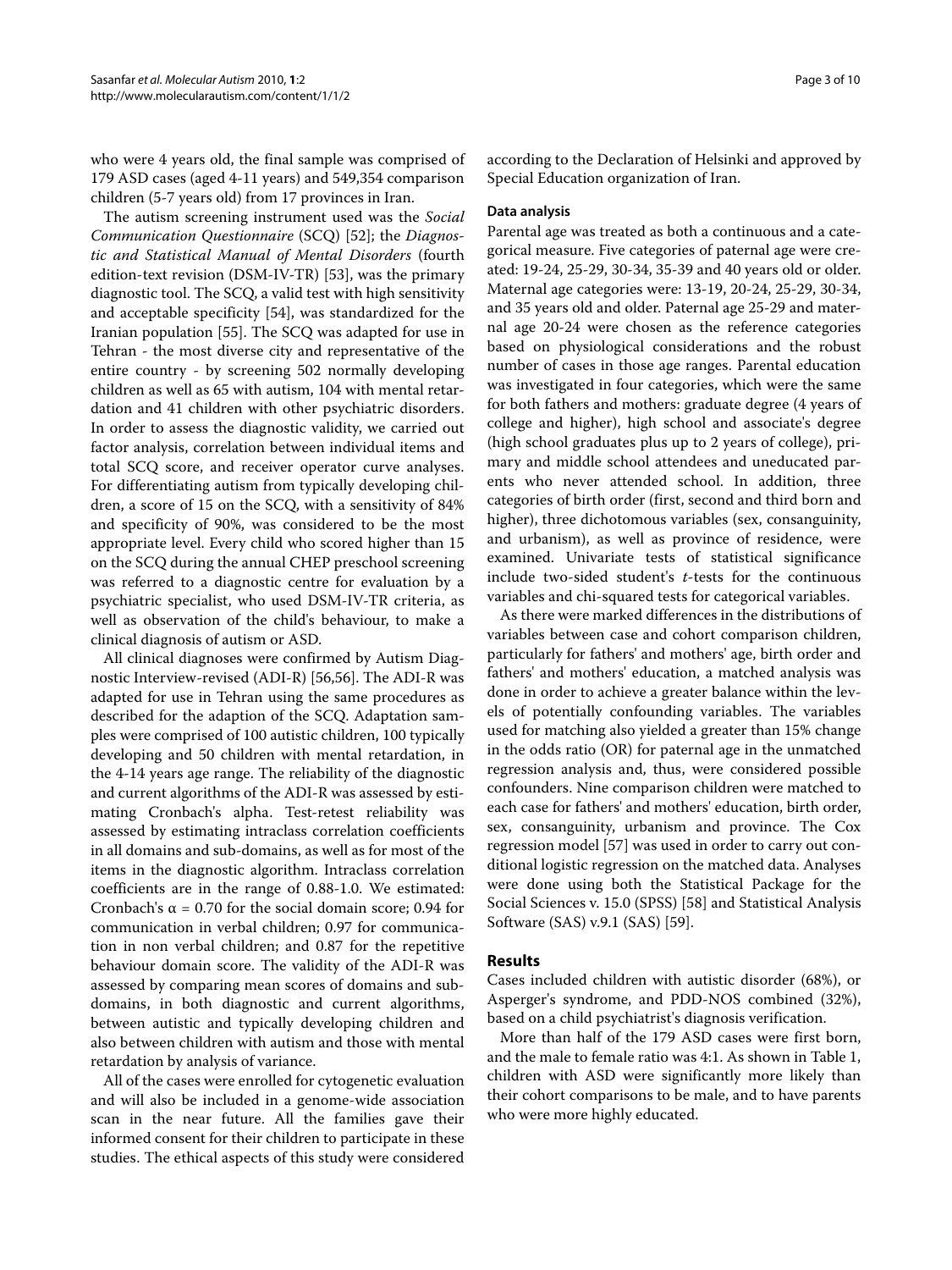#### <span id="page-3-0"></span>**Table 1: Sample demographics.**

|                           | <b>Children with autism</b><br>spectrum disorder<br>$(N = 179)$ | <b>Comparison cohort</b><br>$(N = 549, 354)$ | p-value |  |
|---------------------------|-----------------------------------------------------------------|----------------------------------------------|---------|--|
| Mean paternal age         | 33.3                                                            | 32.0                                         | 0.542   |  |
| Mean maternal age         | 27.5                                                            | 26.9                                         | 0.126   |  |
| <b>Paternal education</b> |                                                                 |                                              |         |  |
| College graduate $+$ (%)  | 35.6                                                            | 10.9                                         | 0.000   |  |
| < High school (%)         | 34.6                                                            | 61.3                                         |         |  |
| <b>Maternal education</b> |                                                                 |                                              |         |  |
| College graduate $+$ (%)  | 30.7                                                            | 7.3                                          | 0.000   |  |
| < High school (%)         | 35.4                                                            | 64.4                                         |         |  |
| <b>Birth order</b>        |                                                                 |                                              |         |  |
| First born (%)            | 55.3                                                            | 43.6                                         | 0.003   |  |
| Sex                       |                                                                 |                                              |         |  |
| Male (%)                  | 79.9                                                            | 51.6                                         | 0.000   |  |
| <b>Consanguinity (%)</b>  |                                                                 |                                              |         |  |
| Related parents           | 32.4                                                            | 30.4                                         | 0.573   |  |
| Urban/rural               |                                                                 |                                              |         |  |
| Urban (%)                 | 97                                                              | 79                                           | 0.000   |  |

#### **Unmatched analyses**

Results from the categorical analyses of paternal age showed a significant positive association between risk of autism and paternal age of 40 and older, compared to the reference category of 25-29, after adjusting paternal age for all other covariates (Table 2). The risk of having a child with autism was lower for parents with a lower level of education compared to the more highly educated parents in both the unadjusted and adjusted analyses. As expected, the risk of autism was inversely associated with birth order (risk decreases with increasing birth order). Compared with urban residence, the risk of autism decreased for those living in rural areas. Maternal age and consanguinity (measured as dichotomous variables) were not significant predictors of autism risk (Table [2](#page-4-0)). Compared to Tehran (the capital of Iran) residence in certain provinces was associated with increased risk.

Paternal age was also modelled as a continuous variable in the unmatched data. In these analyses, autism risk increased by 29% for every 10 year increase in age for fathers, adjusting for all other potential confounders [1.027 (1.006-1.048) for each year of age]. In the adjusted analyses of paternal age treated as a categorical variable, paternal age of 40 and older was significantly associated with autism  $[OR = 2.03 (1.10-3.73)]$ . Figure [1](#page-5-0) displays this increased risk graphically showing the OR of having an autistic child at various paternal ages compared with the risk associated with paternal age of 25.

#### **Matched analysis results**

There was a significant effect of paternal age on the risk of autism in the matched analysis. Fathers aged 35-39 had a nearly twofold (1.92 [1.09-3.37]) greater risk and a higher than twofold (2.58 [1.34-4.97]) greater risk for those aged 40 and older at the birth of the child, than those in the reference category (25-29 years) (Figure [2](#page-5-1)). This association was independent of maternal age. No significant association between maternal age and risk of autism was found ( $p = 0.77$ ). Paternal and maternal age were significantly correlated ( $r = 0.615$ ,  $p < 0.001$ ).

#### **Combined effect of parental age and education**

As we had seen an increase in risk with both paternal age and parental education in the unmatched analyses (Table 2), we decided to conduct a joint analysis of parental age and education. Paternal age > 35 and maternal age > 30 were designated as the potential risk categories (older parents). A new variable with three categories was created using the unmatched data: both parents younger (women younger than 30 and men younger than 35); only one parent older (either a mother or father older than the reference age category of 30 for women and 35 for men);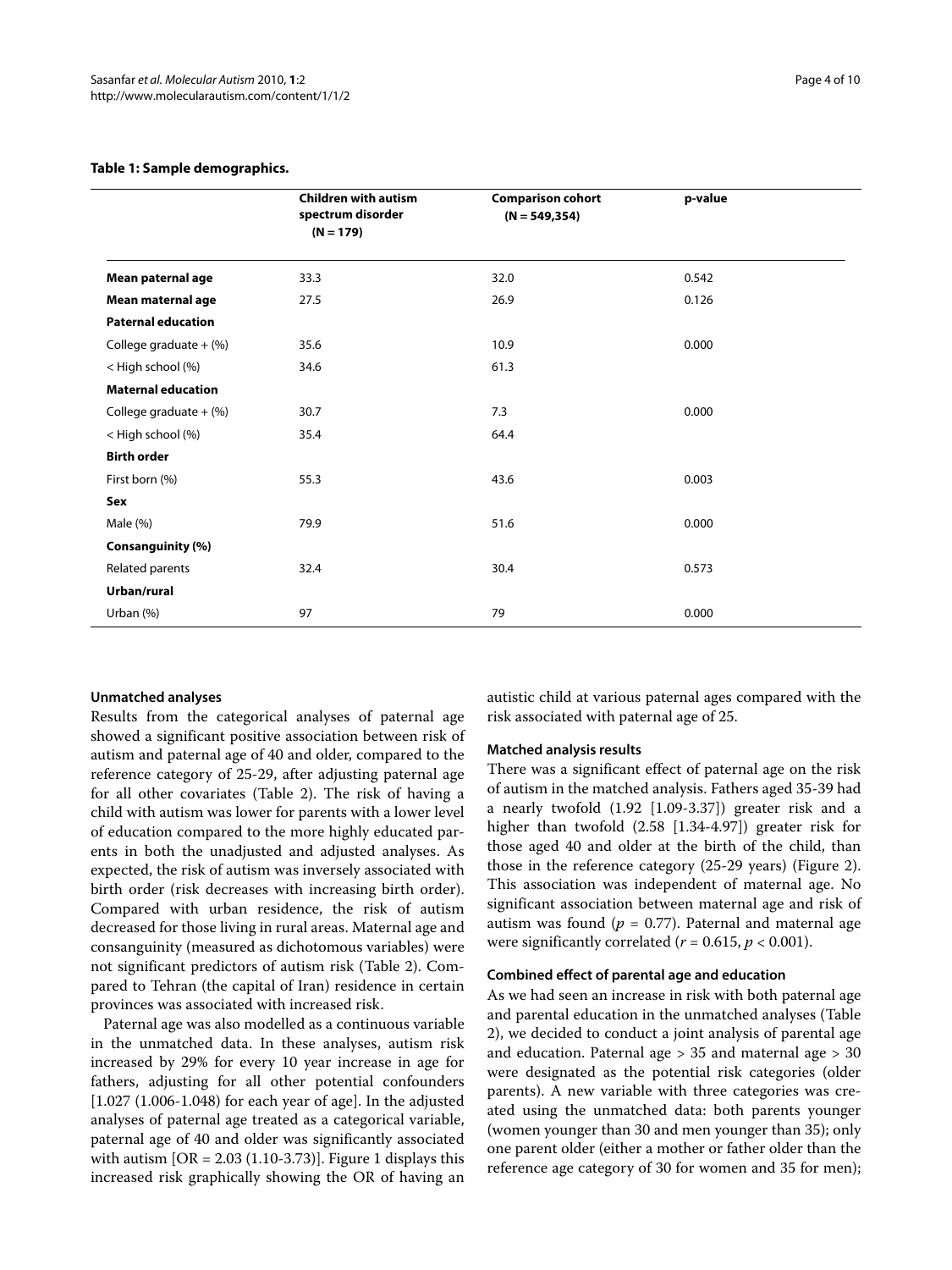| Variable                   | Cases |                              |         | Univariate analysis                     |         | <b>Adjusted analysis</b>                  |  |
|----------------------------|-------|------------------------------|---------|-----------------------------------------|---------|-------------------------------------------|--|
|                            |       | Cohort<br><b>Comparisons</b> | p-value | Odds ratio<br>(95% confidence interval) | p-value | Odds ratio<br>(95% confidence interval) 1 |  |
| Fathers' age               |       |                              |         |                                         |         |                                           |  |
| 19-24                      | 10    | 53497                        | .267    | $0.679(0.343 - 1.344)$                  | 0.796   | 0.912 (0.453-1837)                        |  |
| $25 - 29$                  | 47    | 170796                       | Ref.    |                                         |         |                                           |  |
| 30-34                      | 57    | 167541                       | .282    | 1.236 (0.840-1.819)                     | 0.832   | 1.046 (0.690-1.586)                       |  |
| 35-39                      | 38    | 95519                        | .091    | 1.446 (0.943-2.217)                     | 0.167   | 1.435 (0.860-2.395)                       |  |
| $\Rightarrow$ 40           | 27    | 62001                        | .057    | 1.583 (0.986-2.541)                     | 0.023   | 2.026 (1.100-3.728)                       |  |
| Mothers' age               |       |                              |         |                                         |         |                                           |  |
| $13 - 19$                  | 7     | 43320                        | .189    | 0.587 (0.265-1.299)                     | 0.442   | 0.727 (0.324-1.636)                       |  |
| $20 - 24$                  | 47    | 170732                       | Ref.    |                                         |         |                                           |  |
| 25-29                      | 63    | 167423                       | .105    | 1.367 (0.937-1.994)                     | 0.528   | 1.143 (0.775-1.731)                       |  |
| 30-34                      | 43    | 108886                       | .087    | 1.435 (0.949-2.170)                     | 0.699   | 1.108 (0.659-1861)                        |  |
| $\Rightarrow$ 35           | 19    | 58993                        | .564    | 1.170 (0.687-1.993)                     | 0.636   | 0.846 (0.422-1.694)                       |  |
| Fathers' education*        |       |                              |         |                                         |         |                                           |  |
| Graduate                   | 64    | 69656                        | Ref.    |                                         |         |                                           |  |
| High school                | 53    | 153123                       | .000    | .323 (.224 - . 464)                     | 0.009   | 0.578 (0.383-0.873)                       |  |
| Primary/middle school      | 48    | 288446                       | .000    | .155 (.107- .226)                       | 0.004   | 0.462 (0.273-0782)                        |  |
| No education               | 14    | 48129                        | .000    | .271 (.152- .483)                       | 0.984   | 0.992 (0.430-2.289)                       |  |
| * Mothers' education       |       |                              |         |                                         |         |                                           |  |
| Graduate                   | 55    | 40106                        | Ref.    |                                         |         |                                           |  |
| High school                | 57    | 155404                       | .000    | .267 (.185 - .387)                      | 0       | 0.438 (0.284-0.674)                       |  |
| Primary/middle school      | 51    | 281892                       | .000    | .132 (.090- .193)                       | 0.001   | 0.390 (0.222-0685)                        |  |
| No education               | 16    | 71952                        | .000    | .162 (.093 - .283)                      | 0.101   | $0.488(0.207 - 1.152)$                    |  |
| <b>Birth order</b>         |       |                              |         |                                         |         |                                           |  |
| First born                 | 99    | 239361                       | Ref.    |                                         |         |                                           |  |
| Second                     | 48    | 160025                       | 0.068   | .725 (.514 - 1.024)                     | 0.05    | $0.681(0.464-1.000)$                      |  |
| Third & higher             | 32    | 149968                       | 0.001   | .516 (.346 - .769)                      | 0.016   | 0.515 (0.300-0.884)                       |  |
| Sex                        |       |                              |         |                                         |         |                                           |  |
| Female                     | 36    | 266124                       | Ref.    |                                         |         |                                           |  |
| Male                       | 143   | 283230                       | .000    | 3.732 (2.590-5.379)                     | 0       | 3.358 (2.607-5.417)                       |  |
| Consanguinity <sup>+</sup> |       |                              |         |                                         |         |                                           |  |
| not related                | 121   | 382301                       | 0.562   | 1.097 (0.802-1.500)                     | 0.003   | 1.639 (1.182-2.274)                       |  |
| related                    | 58    | 167053                       | Ref.    |                                         |         |                                           |  |
| Urban/Rural                |       |                              |         |                                         |         |                                           |  |
| Rural                      | 4     | 115499                       | .000    | .086 (0.032-.0231)                      | 0.001   | $0.163(0.059 - 0.454)$                    |  |
| Urban                      | 175   | 433855                       | Ref.    |                                         |         |                                           |  |

## <span id="page-4-0"></span>a **Table 2: Results of univariate and adjusted unmatched analyses.**

\* Graduate indicates college graduate up to and including graduate degrees. High school indicates high school graduate up to associate's degree (2 years college); primary/middle school indicates any education up to but not including high school.

†Consanguinity (scored dichotomously) indicates that the parents are closely related, as either first, second or third cousins.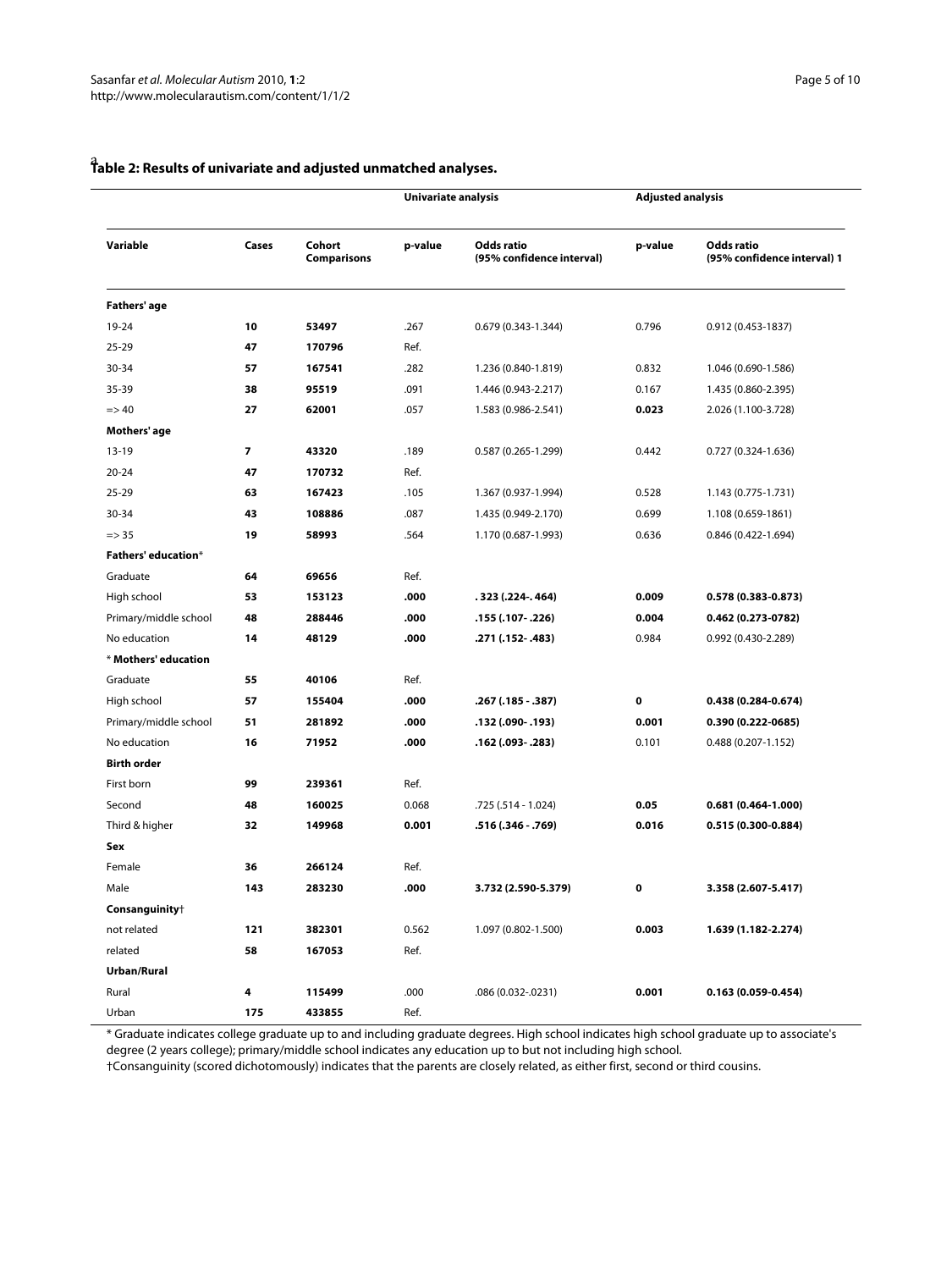nd both parents older (both parents in a risk age category). The reference group for this new variable is 'both parents younger'. A similar variable was created for parental education level, with five categories, depicting the highest combined level of education of the two parents: (1) both parents college graduates or better (CG); (2) father a college graduate and mother with only high school or primary school (HS/PS); (3) mother a CG and father with HS/PS; (4) either both parents HS or one with HS and the other PS or uneducated; and (5) both parents uneducated. Finally, the new age and education variables were combined into 15 categories.

Compared to younger, uneducated parents, older parents with college degrees or better had a six to eightfold higher risk of having a child with ASD (95% CI: 3.77- 16.36); the effect of maternal education was stronger than the effect of paternal education (Figure [3](#page-6-0)). Within each parental combined age category (both parents younger, one parent older, both parents older) there was a more or less linear trend for an increasing effect of education. This effect remained after adjusting for birth order, sex, consanguinity, urbanism and province of residence, and was significant for all but the lowest education categories, except when both parents were in the older range. In the case of two older parents, even the lowest education category (both parents uneducated) carried a significantly increased risk for autism. In fact, for two older parents, all but the second education category (where both parents are high school graduates or one is a high school graduate and the other is uneducated) conferred significant risk for producing a child with autism.

#### **Discussion**

In this population-based study of data from the large CHEP in Iran we found that risk of ASD was associated with paternal but not maternal age. Although CHEP was not designed as a prevalence study, the first CHEP conducted in 2005 found a prevalence for ASD of one per Page 6 of 10

913, which is lower than in the USA and Europe. This is, in part, because the screening relied on the SCQ parent questionnaire. For all other developmental disabilities CHEP screening has always been conducted directly with the children and has not previously relied exclusively on parent reports. We suspect that screening via parent report resulted in an artificially low positive screen for ASD prevalence.

As noted above, the results from different investigations of paternal age and risk of autism are inconsistent. Our result is inconsistent with epidemiological studies that found that both paternal and maternal age, or only maternal age but not paternal age, were associated with increased risk for autism. This inconsistency may be explained by differences in study design, the specific variables investigated and adjusted for, as well as sample characteristics. For example, Glasson *et al*. [\[45\]](#page-9-13) found an association of advanced maternal age and increased risk for autism. As this result was obtained as part of their epidemiological study on obstetric factors, no data were available on paternal age. Consequently, maternal age was not adjusted for paternal age in this study.

However, Croen *et al*. [[49\]](#page-9-22), in a historical birth cohort study in northern California, reported that the risk of autism increased significantly with each 10-year increase in both maternal and paternal age, although the effect was stronger for maternal age. Diagnostic subgroup analyses showed a slightly higher risk with increasing maternal age in the Asperger's syndrome and PDD-NOS subgroups compared to the autistic disorder group and showed an increased risk with paternal age only for autistic disorder but not Asperger's syndrome or PDD-NOS [[49\]](#page-9-22).

The unmatched analysis of our data showed that the risk of having a child with ASD increases 29% for every 10 years of increase in paternal age, after adjusting for all other covariates. However, we found no significant asso-

<span id="page-5-0"></span>

<span id="page-5-1"></span>

**Figure 2 Matched analysis results**. Point estimate of odds ratio; bar indicates 95% confidence limits around point estimate; p-value < 0.05.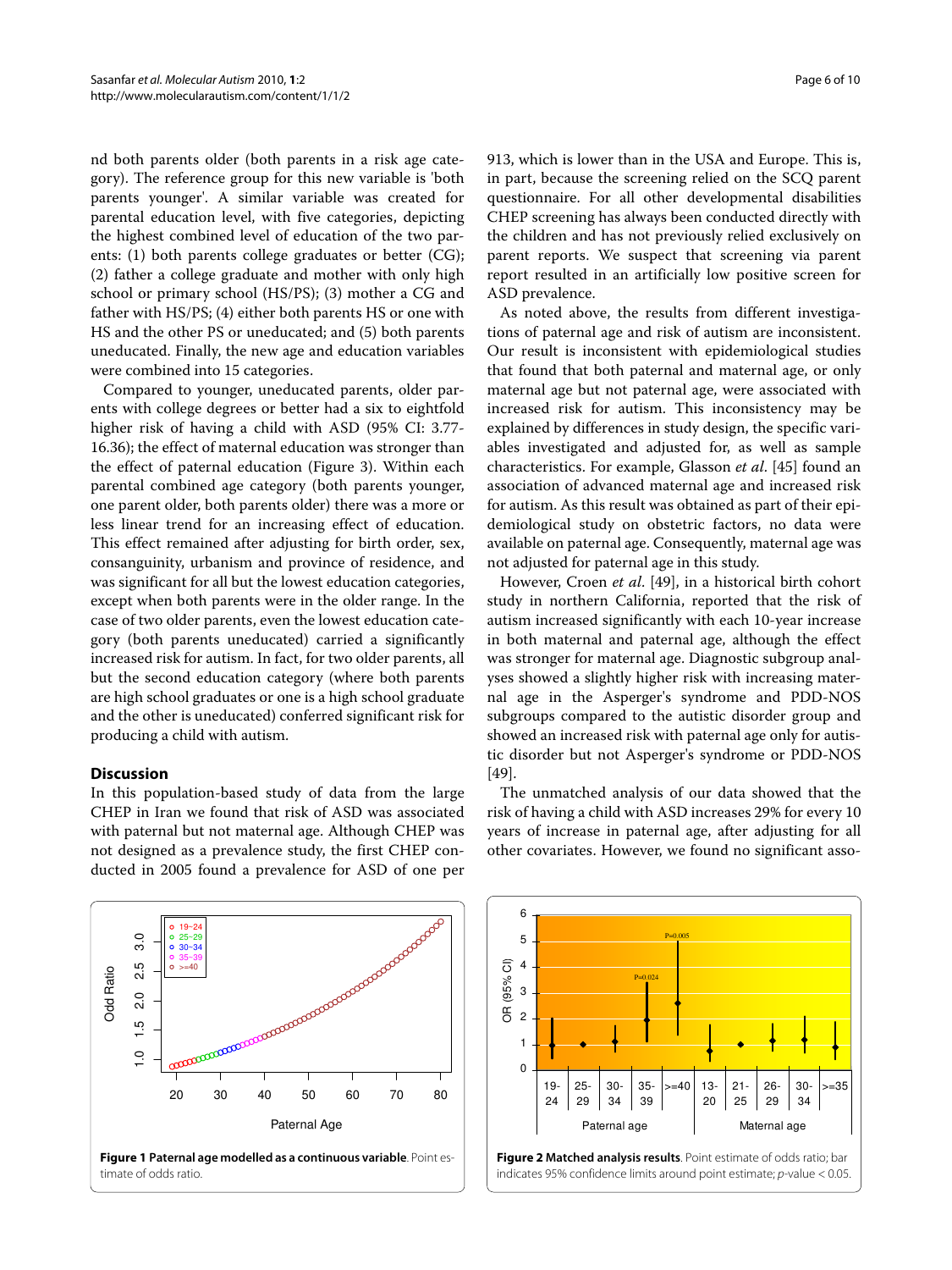<span id="page-6-0"></span>

ciation with maternal age in either the unmatched, adjusted analyses or the matched analyses. Although we were unable to conduct analyses of the effect of paternal and maternal age within the diagnostic subgroups of ASD, due to an inadequate number of cases in each of the subgroups, this inconsistency for the effect of maternal age may be due to a difference in the proportion of diagnostic subgroup cases in the sample studied by Croen *et al*. and the present study sample. Therefore, a higher proportion of autism cases, compared to Asperger's syndrome and PDD-NOS cases, in our sample may account for our finding of increased risk with paternal, but not maternal, age. On the other hand, a higher proportion of Asperger's syndrome and PDD-NOS cases may account for the results from other studies that have reported either both paternal and maternal age or only maternal age associated with increased risk of autism. Along these lines, it is of interest that a recent study in Japan found that advanced paternal age but not maternal age was associated with increased risk of high-functioning autism without intellectual disability [\[29](#page-8-24)]. Thus, the variable distribution of diagnostic subgroups composing a sample of ASD cases, as well as the distribution of intellectual ability among the cases, may be one reason for the inconsistency of results in studies of the effect of paternal and maternal age on ASD. However, it is by no means clear how or why either paternal or maternal age should be associated with any one diagnostic subgroup in particular.

It is clear that, in addition to genetic risk, environmental factors must also be important in the aetiology of ASD. Of course, specific environmental risk factors may be associated with other environmental and/or genetic risk factors which, although they may be unknown or unmeasured, may nonetheless serve as modifiers or confounders. As mentioned earlier, matched analysis has the advantage of being able to control for potential confounders that are difficult or impossible to measure directly and which, therefore, cannot be adjusted for in an unmatched analysis.

An example of a potential confounder that is possibly more important in Middle Eastern populations is consanguinity. The prevalence of consanguineous marriage (between cousins) in Iran is about 20%-30% and is associated with a higher rate of child marriage (marriage before age 18) and a lower socio-economic status. Child mar-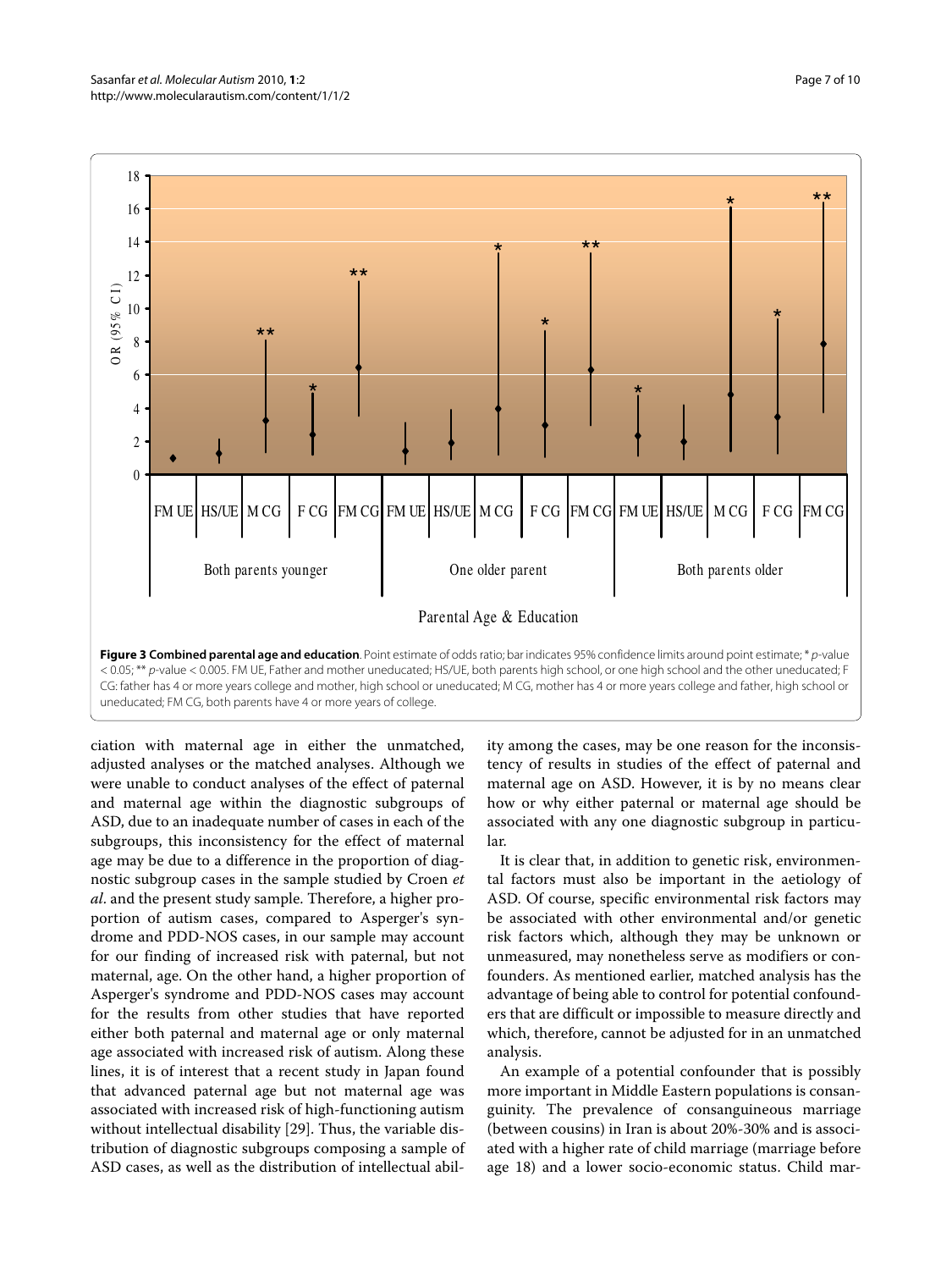riage is itself associated with: a reduced opportunity to provide education for all family members, including parents; lower parental education level; a higher number of offspring; and a generally lower standard of living. In addition, child marriage (3% prevalence for men and 20% for women in Iran) [[60,](#page-9-23)[61\]](#page-9-24) results in lost educational opportunities, interrupted bodily development (due to early pregnancy), less awareness of the importance of self-care and pre-natal care, generally poorer health, a greater compliance with authority figures and a higher exposure to abuse for women. All of these can have an effect on the outcome of pregnancy [\[62-](#page-9-25)[64](#page-9-26)]. In many cases, child marriage results in a greater age disparity between the two parents, as, for instance, when a 12 year-old girl is married to a 22-year-old man. Each of these variables may have its own confounding or modifying effect on parental age and autism. They may also interact with each other and with other environmental and/or genetic risk factors that are unknown or unmeasured. While most published studies controlled for potential measured confounders, few conducted matched analyses which, because they are better able to control for unknown or unmeasured potential confounders, are more precise. As we were concerned about the effects of known but unmeasured variables, particularly socio-cultural factors, we conducted a matched analysis, matching each case with nine cohort comparison children on parental education, birth order, sex, consanguinity, urbanism and province. Thus, the present study is one of the few to conduct a matched analysis examining the effect of parental age on autism risk.

Larsson and colleagues [[46\]](#page-9-11), in a matched study on prenatal risk factors and autism, found no association of parental age and risk of autism, after matching on all other prenatal factors, socioeconomic status and parental psychiatric history. They matched each case with 25 controls for sex, year of birth and age from a cohort of all children born in Denmark since 1973 who had received a diagnosis of autism not later than the end of December 1999. However, it is notable that when the Larson study matched for only prenatal risk factors but not parental psychiatric history, they found paternal age to be associated with a risk of autism. Thus, parental psychiatric status may be an independent risk factor or confounder, although we were unable to control for this in our study.

Many negative outcomes of pregnancy have been attributed to the age-associated increased risk of spontaneous mutation in male sperm [\[16](#page-8-11),[65](#page-9-27)]. In addition to the many studies that have confirmed the association of advanced paternal age and de novo germ-line mutations, a recent analysis of spermatozoa from men of different ages showed a small increase in mutant sperm with paternal age [[61](#page-9-24)] which, nevertheless, is likely to have a significant disease burden. In addition, another study using

fluorescence *in situ* hybridization analysis of spermatozoa identified several potential paternal risk factors for increasing chromosomal abnormalities, including age, drug use, lifestyle and occupational exposure [\[66\]](#page-9-28). However, most epidemiological studies of parental age and autism lack data on such specific potential confounders or modifiers. Finally, another alternative explanation is the potential for the accumulation of toxic chemical exposures in older fathers and/or the potential for inherited epimutation. However, there is very little information about either of these potential causes in Iran.

We also investigated the joint effect of parental age and education. Combining parental age with parental education, we found that, regardless of parental age, a higher risk of having a child with autism was found among couples when the mother had a college or graduate degree. However, the highest risk of having a child with autism was found in couples who were both college graduates, with a dose-response effect of parental age (Figure [2\)](#page-5-1). The increased risk from a combination of advanced parental age and greater level of education may be due to greater educational support seeking behaviours in more educated parents. That is, the more highly educated parents may have been more motivated to participate in this first nationwide screening and diagnosis for autism, whereas those with less education may have been more likely to keep their affected children out of the education system and, thus, did not participate in the screening project. In fact, when we divided our cases into two age categories, those aged 4-7 and those aged 8-11, and compared their parents' education, we found that older cases were significantly more likely than younger cases to have fathers with higher education  $[\chi^2]_3 = 8.718$  ( $p = 0.033$ )], but not more highly educated mothers  $[\chi^2_{3} = 1.915 \; (p = 0.59)].$ 

There were, of course, some limitations to our study design. The main limitation of our study was the small number of cases, which made it impossible for us to conduct diagnostic subgroup analyses. Other limitations include the lack of information on parents' autistic traits, and on environmental risk factors for parents and children.

#### **Conclusions**

Our study indicates a clear and significant association of advanced paternal age and the risk of ASD in an Iranian population sample. This finding was observed in both an unmatched data analysis, after adjusting for several potential confounders, as well as a matched analysis, with nine matching factors. *De novo* germ line mutations may be responsible, at least in part, for this association. Sociocultural characteristics of the Iranian population, such as a large age difference between the parents of a child, child marriage and consanguineous marriage may, in part,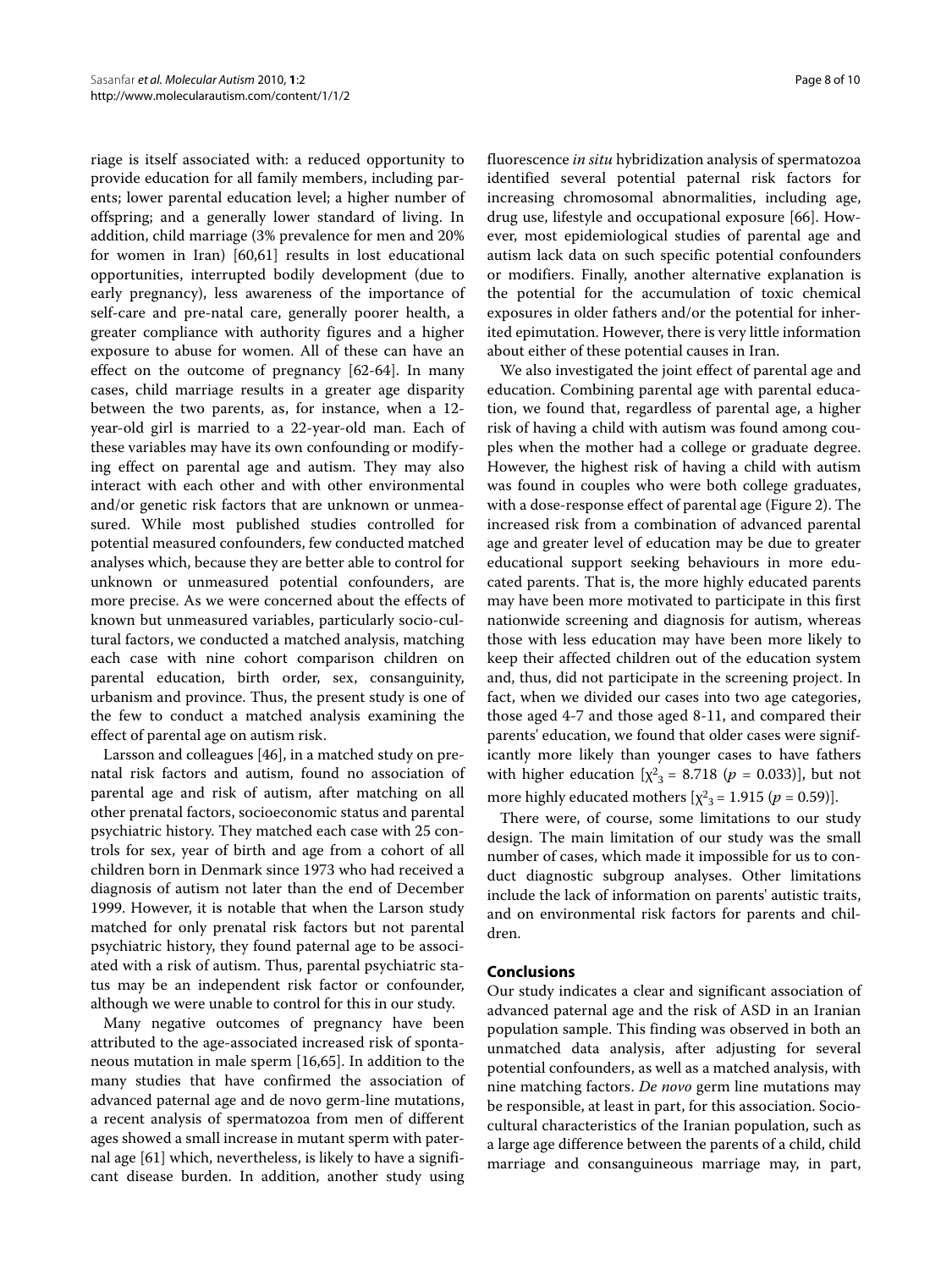account for the inconsistency between the results of our study and some others. Future studies should attempt to conduct subgroup analyses, particularly for subgroup diagnosis and intellectual ability. These results await replication in a larger case group from the same population. In such a replication sample, it would be ideal to have information on broader autism phenotype traits in the parents, as well as environmental risk exposures for both parents and children.

#### **Authors' information**

RS is an Iranian physician, currently working in the USA. She was instrumental in initiating nationwide screening for ASD in Iran, when she worked with the Special Education Organization of Iran. SLS is a genetic epidemiologist with over 16 years of experience in autism research.

#### **Abbreviations**

ADI-R: Autism Diagnostic Interview - revised; ASD: autism spectrum disorder; CG: college graduate; CHEP: Children's Health and Evaluation Project; DSM-IV-TR: Diagnostic and Statistical Manual of Mental Disorder, 4th edition, text revision; HS: high school; PDD-NOS: pervasive developmental disorder not otherwise specified; PS: primary school; SCQ: Social Communication Questionnaire; SEO: Special Education Organization.

#### **Competing interests**

The authors declare that they have no competing interests.

#### **Authors' contributions**

RS designed the study, acquired the data, performed most of the data analyses and drafted the manuscript. SH carried out data cleaning and data analysis. AT and MG helped with data acquisition. DY helped with study design and the matched data analysis. SLS contributed to the study design, analysis and interpretation and substantially revised and edited the manuscript.

#### **Acknowledgements**

We would like to acknowledge the Special Education Organization of Iran for their support. We also would like to thank all participating families, particularly those with a child with autism, for the generous contribution of their time to this study. We especially appreciate the assistance and support of Maryam Mehdi Velojerdi, Seyyed Vahid Akhtari, Dr Azam Hosseinipour, Ameneh Mahmudizadeh and Adis Kraskian Mojenbari.

#### **Author Details**

1Department of Psychiatry, Harvard Medical School, Boston, MA, USA, 2Psychiatric and Neurodevelopmental Genetics Unit, Center for Human Genetic Research, Massachusetts General Hospital, Boston, MA, USA, 3Diagnosis and Prevention, Special Education Organization, Tehran, Iran, 4Research Center, Ministry of Education, Tehran, Iran and 5Department of Epidemiology, Harvard School of Public Health, Boston, MA, USA

#### Received: 16 July 2009 Accepted: 22 February 2010 Published: 22 February 2010

#### **References**

- <span id="page-8-0"></span>1. Cassel TD, Messinger DS, Ibanez LV, Haltigan JD, Acosta SI, Buchman AC: Early social and emotional communication in the infant siblings of children with autism spectrum disorders: an examination of the broad phenotype**.** J Autism Dev Disord 2007, 37:122-132.
- 2. Brian J, Bryson SE, Garon N, Roberts W, Smith IM, Szatmari P, Zwaigenbaum L: Clinical assessment of autism in high-risk 18-montholds**.** Autism 2008, 12:433-456.
- 3. Garon N, Bryson SE, Zwaigenbaum L, Smith IM, Brian J, Roberts W, Szatmari P: Temperament and its relationship to autistic symptoms in a high-risk infant sib cohort**.** J Abnorm Child Psychol 2009, 37:59-78.
- 4. Ibanez LV, Messinger DS, Newell L, Lambert B, Sheskin M: Visual disengagement in the infant siblings of children with an autism spectrum disorder (ASD)**.** Autism 2008, 12:472-485.
- 5. Yirmiya N, Gamliel I, Pilowsky T, Feldman R, Baron-Cohen S, Sigman M: The development of siblings of children with autism at 4 and 14 months: social engagement, communication, and cognition**[.](http://www.ncbi.nlm.nih.gov/entrez/query.fcgi?cmd=Retrieve&db=PubMed&dopt=Abstract&list_uids=16671934)** J child Psychol Psychiatry 2006, 47:511-523.
- <span id="page-8-1"></span>Presmanes AG, Walden TA, Stone WL, Yoder PJ: Effects of different attentional cues on responding to joint attention in younger siblings of children with autism spectrum disorders**.** J Autism Dev Disord 2007, 37:133-144.
- <span id="page-8-2"></span>7. Association Psychiatric Association: Diagnostic and Statistical Manual of Mental Disorders. Washington DC 4th edition. 1994.
- <span id="page-8-3"></span>8. Fombonne E: Epidemiological surveys of autism and other pervasive developmental disorders: an update**[.](http://www.ncbi.nlm.nih.gov/entrez/query.fcgi?cmd=Retrieve&db=PubMed&dopt=Abstract&list_uids=12959416)** J Autism Dev Disord 2003, 33:365-382.
- <span id="page-8-4"></span>9. Croen LA, Grether JK, Selvin S: Descriptive epidemiology of autism in a California population: who is at risk? J Autism Dev Disord 2002, 32:217-224.
- <span id="page-8-5"></span>10. Croen LA, Grether JK, Hoogstrate J, Selvin S: The changing prevalence of autism in California**.** J Autism Dev Disord 2002, 32:207-215.
- <span id="page-8-6"></span>11. Hietz D, Thurman DJ, Gwinn-Hardy K, Mohamed M, Chaudhuri AR, Zalutsky R: How common are the "common" neurologic disorders? Nourology 2007, 68:326-337.
- <span id="page-8-7"></span>12. Kuehn BM: CDC: autism spectrum disorders common**.** JAMA 2007, 297:940.
- <span id="page-8-8"></span>13. Folstein S, Rosen-Sheidley B: Genetics of autism: complex aetiology for a heterogeneous disorder**.** Nat Rev Genet 2001, 2:943-955.
- <span id="page-8-9"></span>14. Hamilton BE, Ventura SJ: Fertility and abortion rates in the United States, 1960-2002**.** Int J Androl 2006, 29:34-45.
- <span id="page-8-10"></span>15. Crow JF: Development. There's something curious about paternal-age effects**[.](http://www.ncbi.nlm.nih.gov/entrez/query.fcgi?cmd=Retrieve&db=PubMed&dopt=Abstract&list_uids=12893932)** Science 2003, 301:606-7.
- <span id="page-8-11"></span>16. Penrose L: Paternal age and mutation**.** Lancet 1955, 269:312-313.
- <span id="page-8-12"></span>17. Glaser RL, Jabs EW: Dear old dad**.** Sci Aging Knowledge Environ 2004, 2004:re1.
- <span id="page-8-13"></span>18. Perry TB, Fraser FC: Paternal age and congenital cleft lip and cleft palate**.** Teratology 1972, 6:241-246.
- <span id="page-8-14"></span>19. Polednak A: Paternal age in relation to selected birth defects**.** Hum Biol 1976, 48:727-739.
- <span id="page-8-15"></span>20. Lian ZH, Zack MM, Erickson JD: Paternal age and the occurrence of birth defects**[.](http://www.ncbi.nlm.nih.gov/entrez/query.fcgi?cmd=Retrieve&db=PubMed&dopt=Abstract&list_uids=3788977)** Am J Hum Genet 1986, 39:648-660.
- <span id="page-8-16"></span>21. Savitz DA, Schwingl PJ, Keels MA: Influence of paternal age, smoking, and alcohol consumption on congenital anomalies**.** Teratology 1991, 44:429-440.
- <span id="page-8-17"></span>22. Tolarova MM, Harris JA, Ordway DE, Vargervik K: Birth prevalence, mutation rate, sex ratio, parents' age, and ethnicity in Apert syndrome**.** Am J Hum Genet 1997, 72:394-398.
- <span id="page-8-18"></span>23. Singer S, Bower C, Southall P, Goldblatt J: Craniosynostosis in Western Australia, 1980-1994: a population-based study**.** Am J Med Genet 1999, 83:382-387.
- <span id="page-8-19"></span>24. Dockerty JD, Draper G, Vincent T, Rowan SD, Bunch KJ: Case-control study of parental age, parity and socioeconomic level in relation to childhood cancers**.** Int J Epidemiol 2001, 30:1428-1437.
- <span id="page-8-20"></span>25. Hemminki K, Kyyronen P, Vaittinen P: Parental age as a risk factor of childhood leukemia and brain cancer in offspring**.** Epidemiology 1999, 10:271-275.
- <span id="page-8-21"></span>26. Slama R, Werwatz A, Boutou O, Ducot B, Spira A, Hardle W: Does male age affect the risk of spontaneous abortion? An approach using semiparametric regression**[.](http://www.ncbi.nlm.nih.gov/entrez/query.fcgi?cmd=Retrieve&db=PubMed&dopt=Abstract&list_uids=12727675)** Am J Epidemiol 2003, 157:815-824.
- <span id="page-8-22"></span>27. Nybo Andersen AM HK, Andersen PK, Davey Smith G: Advanced paternal age and risk of fetal death: a cohort study**.** Am J Epidemiol 2004, 160:1214-1222.
- <span id="page-8-23"></span>28. Montgomery SM, Lambe M, Olsson T, Ekbom A: Parental age, family size, and risk of multiple sclerosis**.** Epidemiology 2004, 15:717-723.
- <span id="page-8-24"></span>29. Tsuchiya KJ, Takagai S, Kawai M, Matsumoto H, Nakamura K, Minabe Y, Mori N, Takei N: Advanced paternal age associated with an elevated risk for schizophrenia in offspring in a Japanese population**.** Schizophr Res 2005, 76:337-342.
- 30. Sipos A, Rasmussen FHG, Tynelius P, Lewis G, Leon DA, Gunnell D: Paternal age and schizophrenia: a population based cohort study**[.](http://www.ncbi.nlm.nih.gov/entrez/query.fcgi?cmd=Retrieve&db=PubMed&dopt=Abstract&list_uids=15501901)** BMJ 2004, 329:1070.